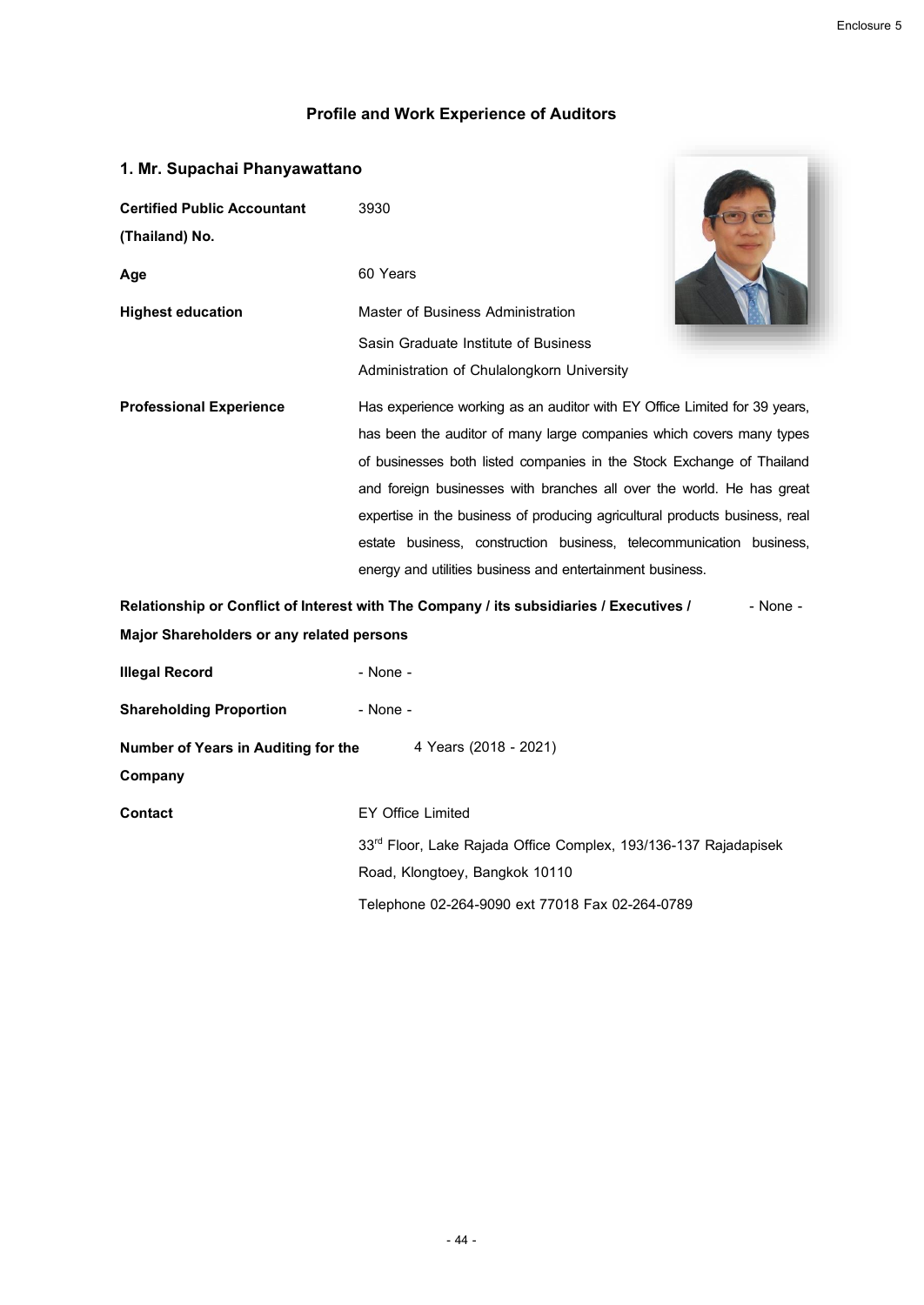## **2. Mr. Nattawut Santipet**

| <b>Certified Public Accountant</b><br>(Thailand) No. | 5730                                                                                                                                             |
|------------------------------------------------------|--------------------------------------------------------------------------------------------------------------------------------------------------|
| Age                                                  | 48 Years                                                                                                                                         |
| <b>Highest education</b>                             | Master of Accounting Profession                                                                                                                  |
|                                                      | <b>Thammasat University</b>                                                                                                                      |
| <b>Professional Experience</b>                       | Has experience working as an auditor with EY Office Limited for more<br>than 20 years, in manufacturing business, distribution business, service |
|                                                      | business, real estate business and construction business with                                                                                    |
|                                                      | experience in controlling audits of large companies including companies                                                                          |
|                                                      | with business in foreign countries and he is Certified Public Accountant                                                                         |
|                                                      | of the Securities and Exchange Commission, Thailand.                                                                                             |

**Contract Contract Contract Contract** 

**Relationship or Conflict of Interest with The Company / its subsidiaries / Executives / Major Shareholders or any related persons** - None -

| <b>Illegal Record</b>                           | - None -                                                                    |  |
|-------------------------------------------------|-----------------------------------------------------------------------------|--|
| <b>Shareholding Proportion</b>                  | $-$ None $-$                                                                |  |
| Number of Years in Auditing for the<br>- None - |                                                                             |  |
| Company                                         |                                                                             |  |
| Contact                                         | <b>EY Office Limited</b>                                                    |  |
|                                                 | 33 <sup>rd</sup> Floor, Lake Rajada Office Complex, 193/136-137 Rajadapisek |  |
|                                                 | Road, Klongtoey, Bangkok 10110                                              |  |
|                                                 | Telephone 02-264-9090 ext 77040 Fax 02-264-0789                             |  |